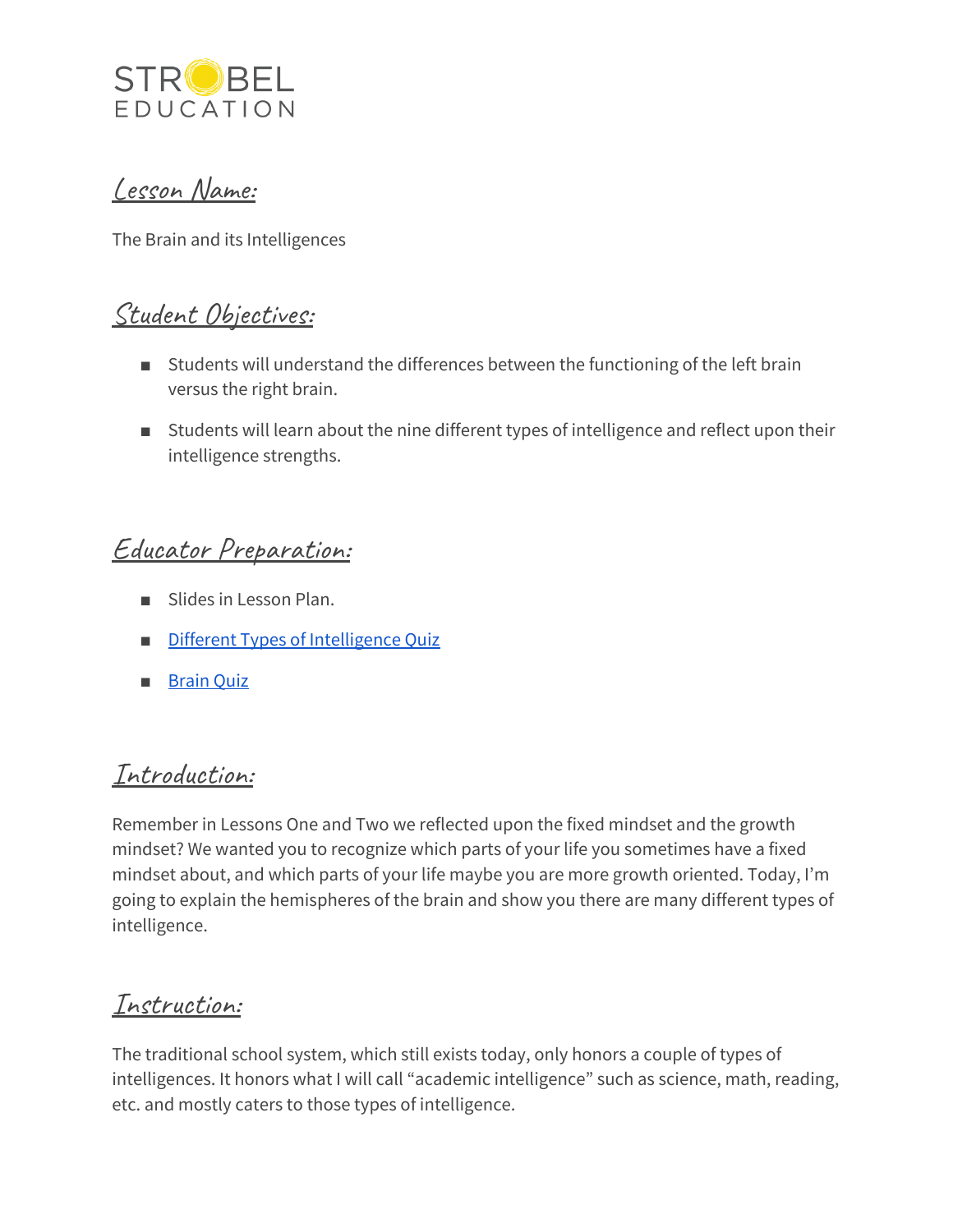

But there are multiple ways to be intelligent. Being academic is just one of those ways. This is why so many of us go through school and don't feel like we don't measure up to other kids. When I was in elementary school, I was a struggling reader. This might seem strange to some of you, but when I was in school we were placed in reading groups based on the types of birds. For example, if you were a really strong reader, you were put in the bluebird group, or the cardinal group. If you were an average reader, you were placed in the robin group. If you were a below average reader, you were in the blackbird group. And if you were like the worst of the worst readers, you were in the crow group. This is a true story. Just ask your parents! I was a struggling reader and I was in the blackbird group, which was the low group.

I remember all I wanted to do was to be a bluebird or a cardinal because those kids were the smartest and most popular. They were the kids that were trusted to take notes to the office or to wash the chalkboard off at the end of the day. I remember feeling like I just wasn't smart. I just didn't measure up to the other smart kids. I struggled to read. This really had an effect on me, because I felt like other kids were better than me. But I learned that through hard work and effort, I could actually become a better reader. But it wasn't until I was an adult, that I learned that academic intelligence is just one type of intelligence. In fact, there's nine different types of intelligence —and probably more.

Your brain has two hemispheres. Each hemisphere has different functions. The left hemisphere is very academically-oriented. It likes to do mathematical computations, it's good at reading information, memorizing information, and regurgitating information. The left side of the brain thinks in facts and it's very black and white. It likes things to be sequential. If you're really good at school, I'm going to guess that the left side of your brain is pretty strong.

The right side of the brain is just as important, or maybe even more important than the left side of the brain. The right side of the brain is artistic ability, musical ability, empathy, visualization, creativity, and big picture thinking.

### Interaction:

What percentage of your school day do you get to do right brain activities? And what percentage of the school day do you have to do left brain activities? Most of you would probably say 90% of school is like left brain activities: doing math, science, social studies, reading, etc. Most of us only get a tiny small percentage in the school day to do right brain activities. And that's where the problem lies, because some of you are smarter on the right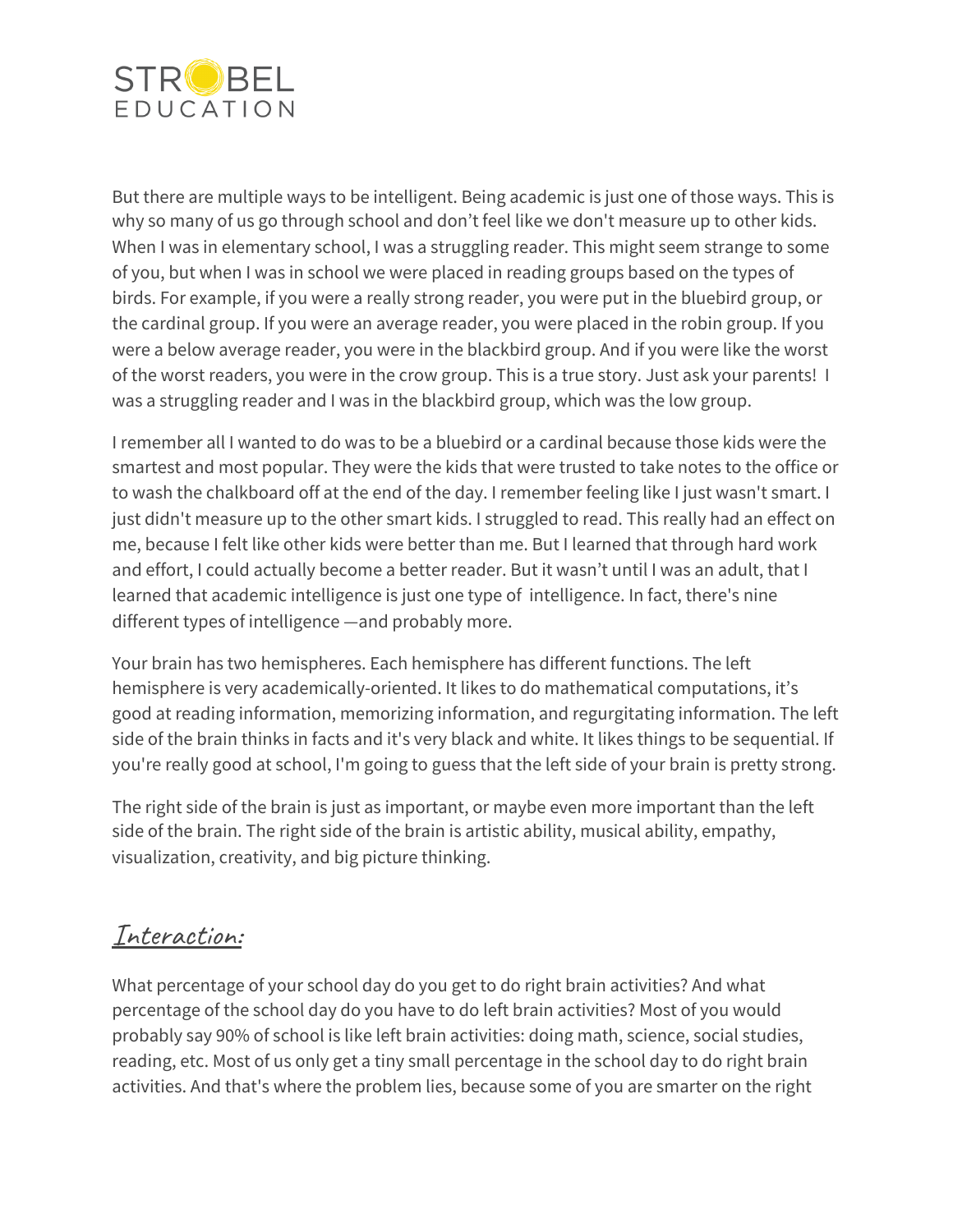

side of your brain. For example, my husband Scott wasn't a good mathematician or a strong reader, but he's a creative and a designer. He has this great ability to be able to design beautiful signs for restaurants and stores.

I went to school with a boy named Josh. He probably got D's and F's. But he's smart in a different way. He now runs a multi-million dollar electrical company. This issue is that some of us go through school, and school is harder for us. It doesn't mean we aren't smart, just that we may have to work harder than others to grow those parts of our brain because our brain is smart in other ways.

Let me show you a picture of the brain with its hemispheres.



*(Teachers explains the above image and talks through it explaining the differences between the hemispheres.)*

Daniel Goleman's research says that IQ, which is only one type of intelligence test, has 4-10 percent to do with a person's career success. What that means is it's not how academically smart you are that determines how successful you can be in a career. For example, think of Steve Jobs. He dropped out of college because it wasn't for him and yet he went on to create the iPhone. Oprah Winfrey was fired from her first TV news anchor job and told she was not fit for television and didn't have good enough grammar. Well, thank goodness Oprah did not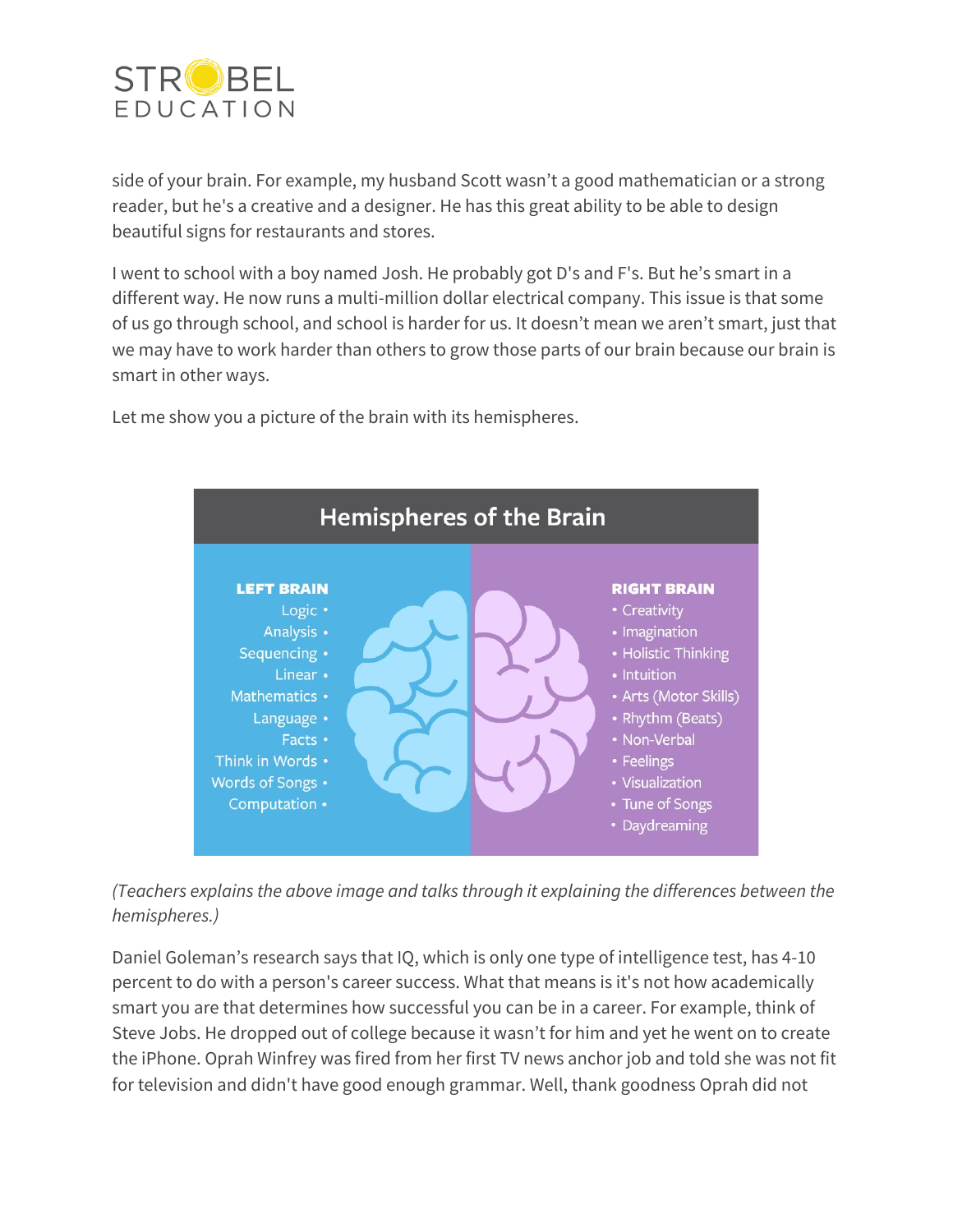

believe that story. Michael Jordan, the famous basketball player, was cut from his high school basketball team. The point of this is for you to understand that just because school is hard for you, this doesn't mean that you are not smart. You are just smart in a different way. Maybe you are somebody who's a really good builder, you like to really work with your hands. Maybe you're somebody who really understands automobile engines and how to put them together and fix them. Maybe you're someone who's really great at writing music or playing music. We all have some left brain and some right brain capabilities about us. And it's not that one is right and one is wrong.

Now I would like you to go to this link and take a "Right [Brain,](https://www.arealme.com/left-right-brain/en/) Left Brain" test for fun.

This test will give you an indication of if you have more left brain functions or right brain functions. Remember one isn't better than the other, but this explains why some of us are smart in different ways.

Now that you see how your brain might have different areas of strengths than someone else's, let's talk about the types of intelligence.

Here's an image that shows the nine different types of intelligence and we all are a mixture of all of these.

*(Teacher to discuss the image with students.)*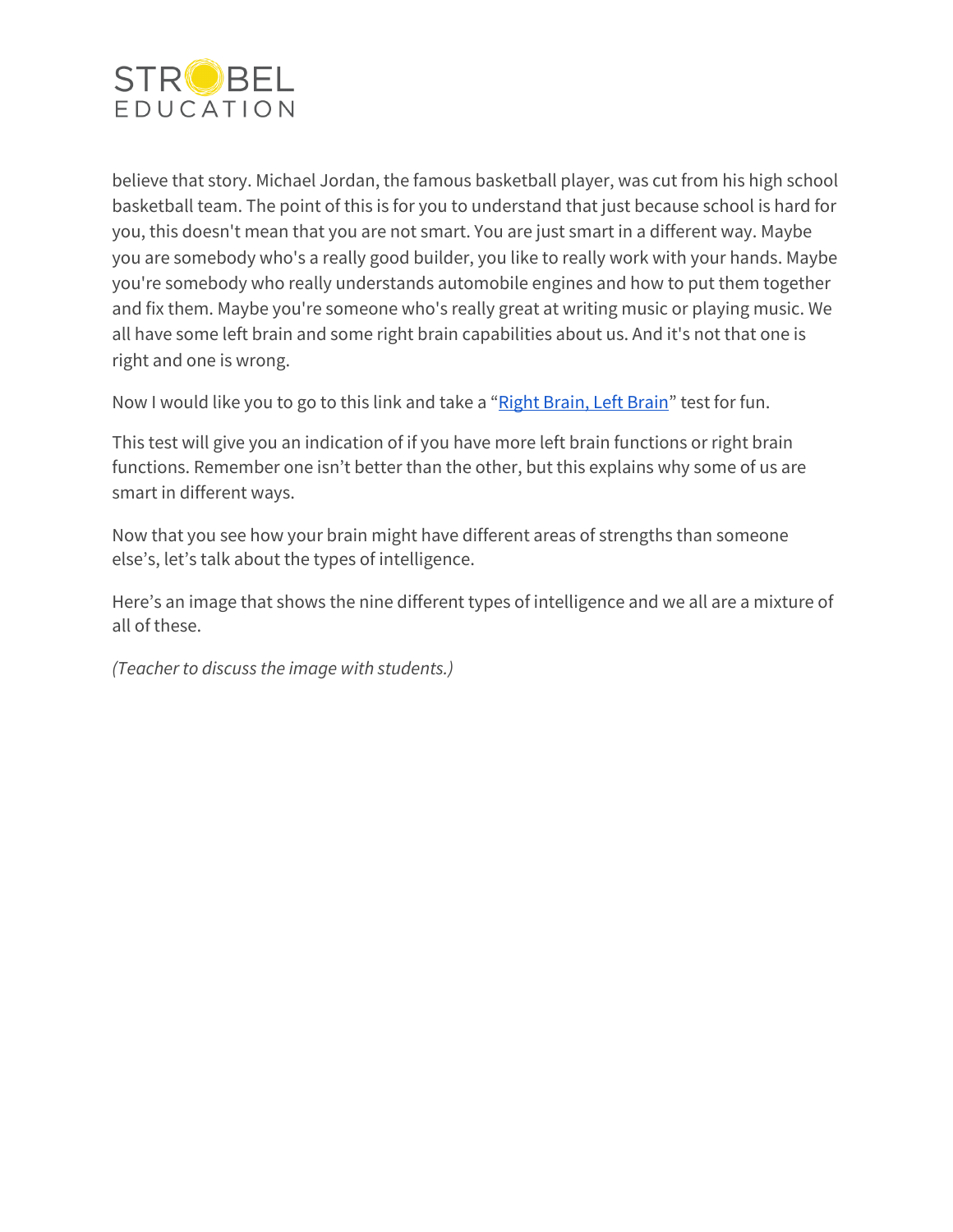



School currently consists of mostly assessing logical and linguistic intelligence. But that's just two of the nine different types of intelligence. This is why IQ only has 4-10 percent to do with a person's career success. We all know people who maybe weren't book smart or school smart, but they went on to become multimillionaires and create amazing things like computers and Apple iPhones, or food delivery services, or electrical companies.

# Closure:

Once we understand this, we can stop telling ourselves that we don't measure up to other people. We just have a different type of intelligence. School doesn't always honor that. What we need to do is change the school system so that you have opportunities to work in your zone of genius, so you know that you have value and a contribution to make to the world. Now that you have new information, you can start to see yourself differently. You can embrace a growth mindset about your ability to go out and really be good at whatever it is that you want to be good at.